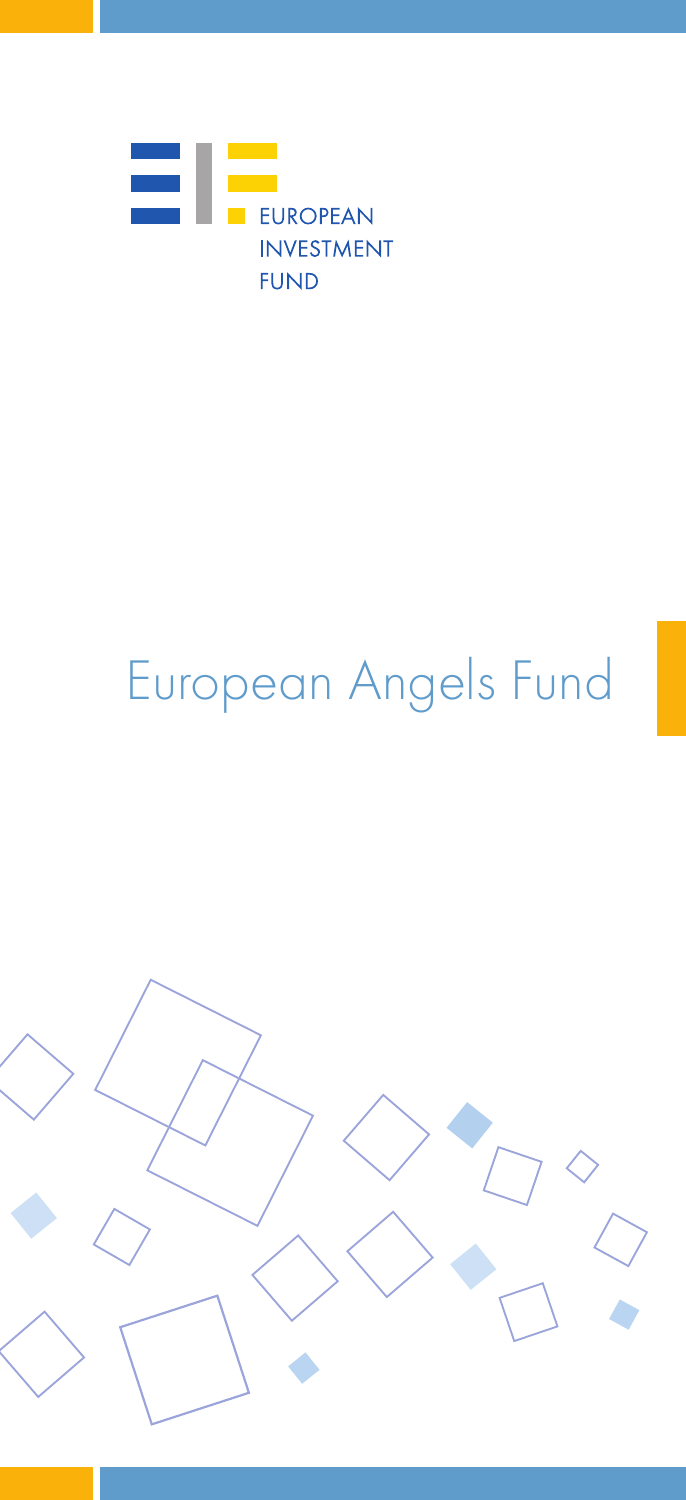### What is the European Angels Fund?

The European Angels Fund (EAF) initiative provides equity to business angels and other non-institutional investors with a view to financing innovative companies through co-investments.

It works hand in hand with business angels and helps them to increase their investment capacity in seed, early or growth stage enterprises.

The EAF's activities are adapted to the investment style of the selected business angels, which are granted the highest degree of freedom in terms of decision-making and managing investments.

The EAF is advised by the European Investment Fund, and the programme is already operational in Germany, Spain, Austria, the Netherlands, Ireland and Denmark. Furthermore, EAF is about to be extended to other geographies, aiming to achieve a pan-European coverage.

The current volume of the aggregate facility is around EUR 280m, of which approximately EUR 120m have already been committed to business angels that have built a portfolio of more than 150 SMEs.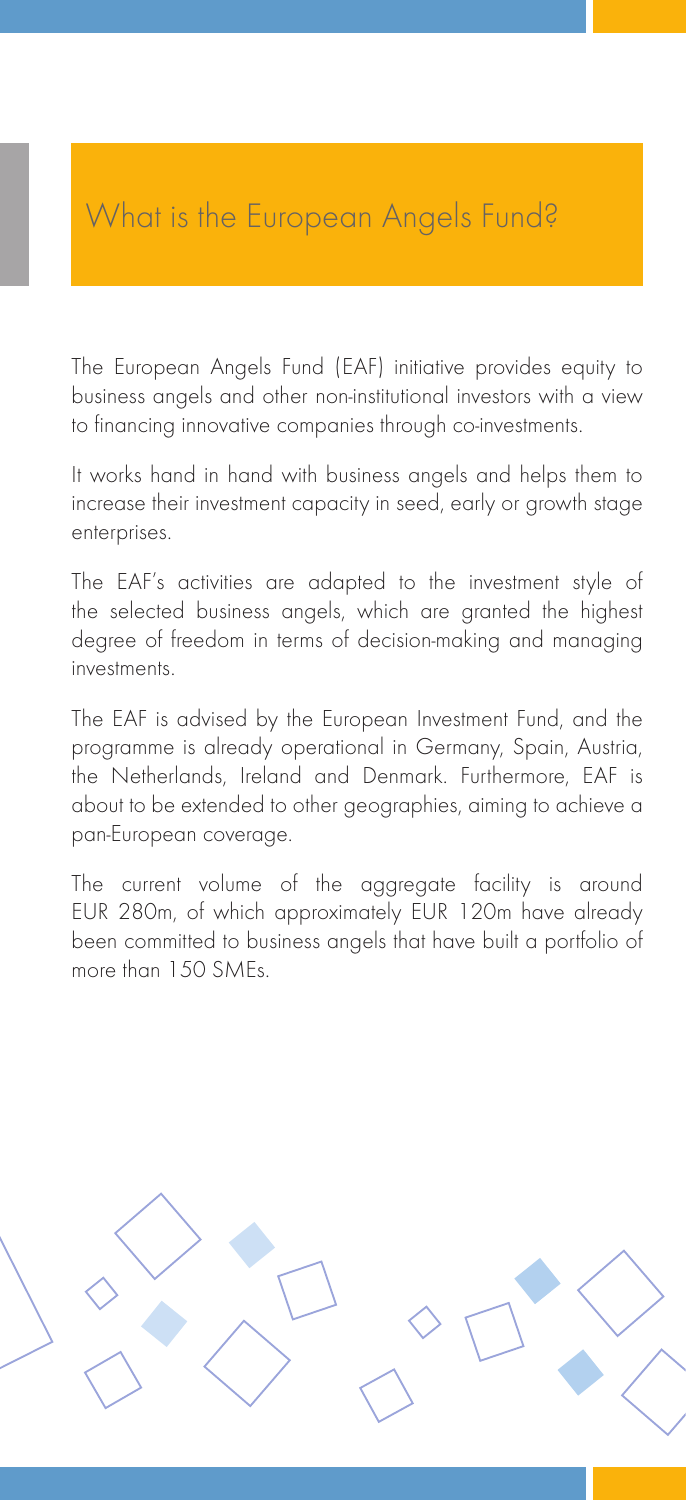## How does the FAF work?

Instead of granting co-investments on a deal-by-deal basis, the EAF enters long-term contractual relationships with business angels. Co-investment framework agreements (CFAs) are established, through which the EAF grants upfront a predefined amount of equity to each business angel.

For ease and speed, CFAs are generally standardised. Nonetheless, they leave sufficient room for adaptions to the specific requirements of individual business angels – such as timeframe, sector focus, and number of planned investments.

Investment decisions are taken by business angels and their investments are matched by the EAF on a *pari-passu* basis, i.e. by the same amount. The total available volumes under individual CFAs typically range between EUR 250k and EUR 5m. The EAF does not pay a management fee to business angels but shares investment-related costs on a pro-rata basis.

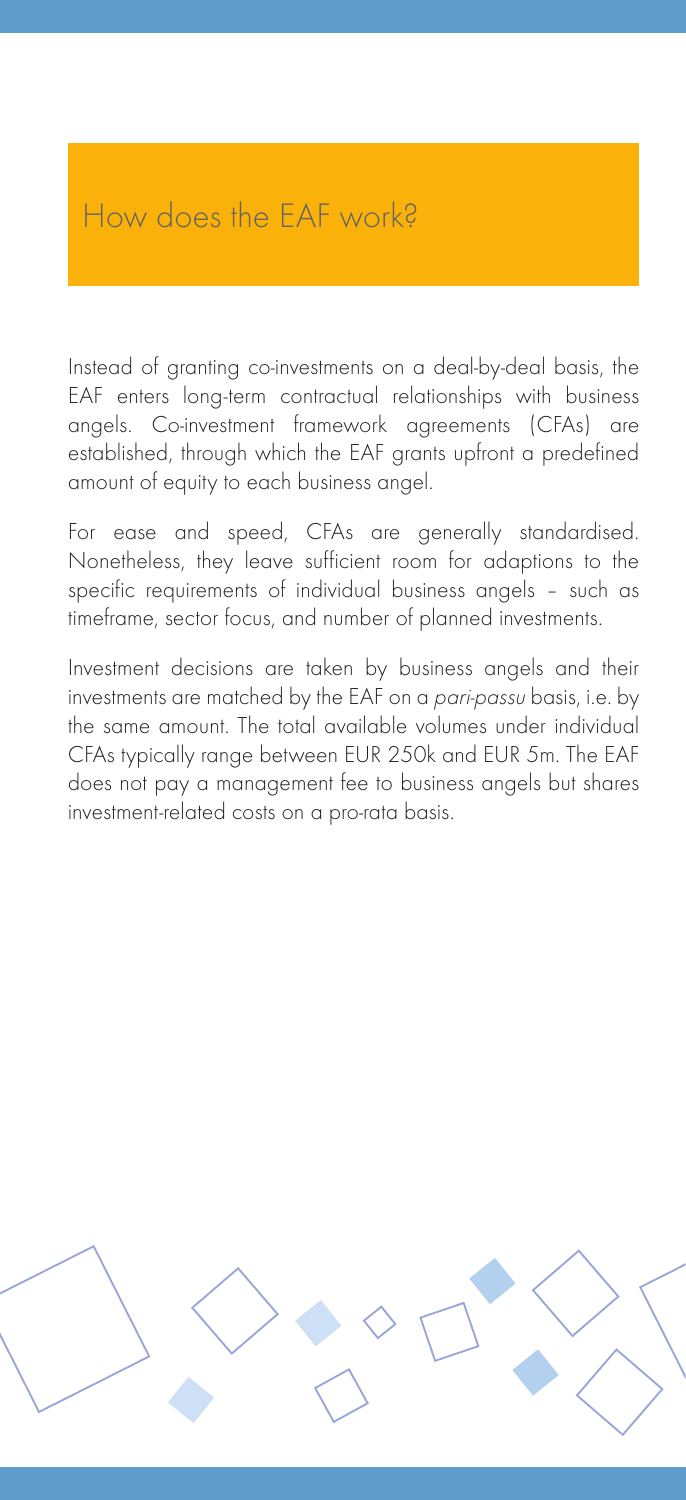#### What are the benefits for business angels?

The EAF has a unique set-up, which is adapted to the investment style and needs of business angels. It provides significant financial support while granting a maximum degree of freedom to each business angel. Carry payments from the EAF, i.e. disproportionate profit splits, increase the upsides of the investments for the business angels even further.

Business angels can also benefit from the European Investment Fund's solid expertise and widespread network as we are one of Europe's most experienced venture capital investors.

At the same time, administration processes are designed to be as lean as possible so that business angels can fully focus on their investment activity. A standardised tool allows for a simple and efficient reporting.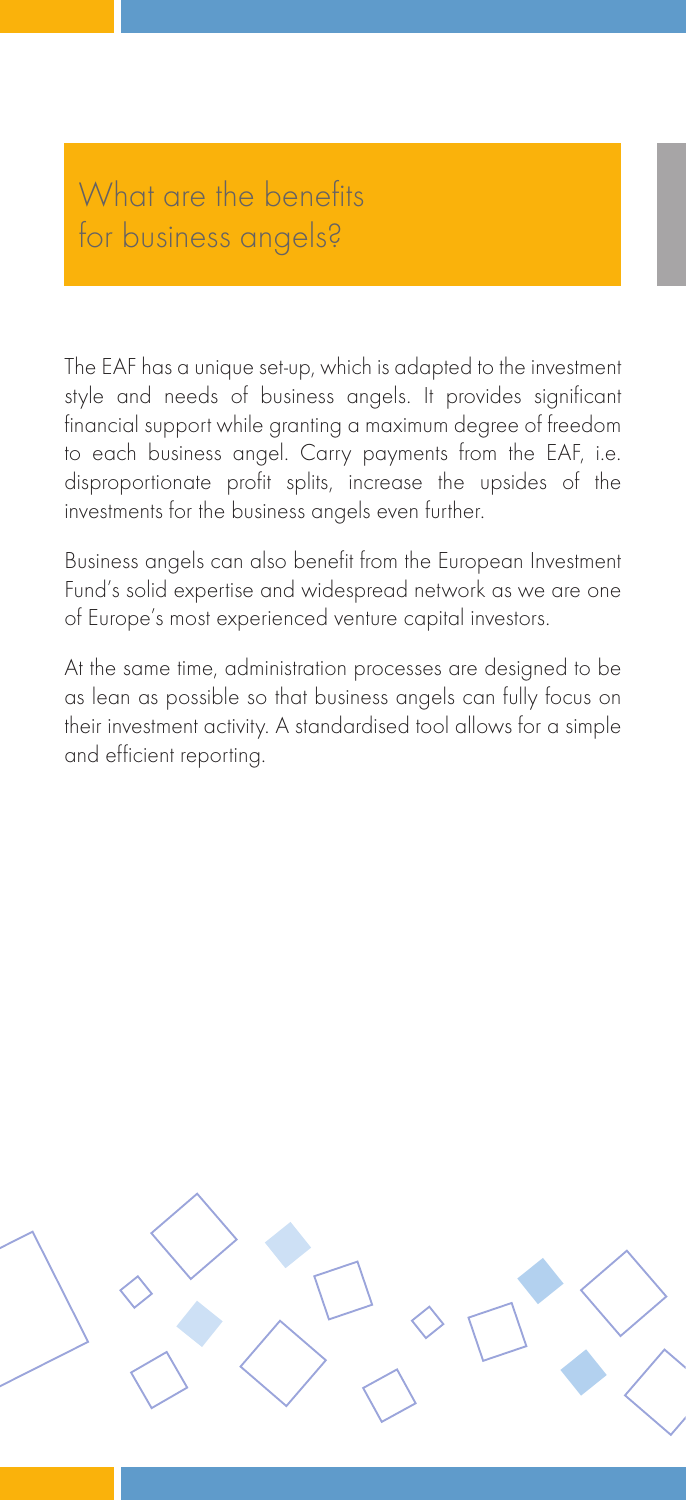#### Which companies can be financed?

The EAF aims to support innovative small and medium-sized enterprises (SMEs). Investments are possible in all sectors and at every stage (seed, early and expansion) of a company's development.

Co-investments under the EAF are primarily focused on new investments by business angels. However, subsequent follow-on investments in these companies may also be included.